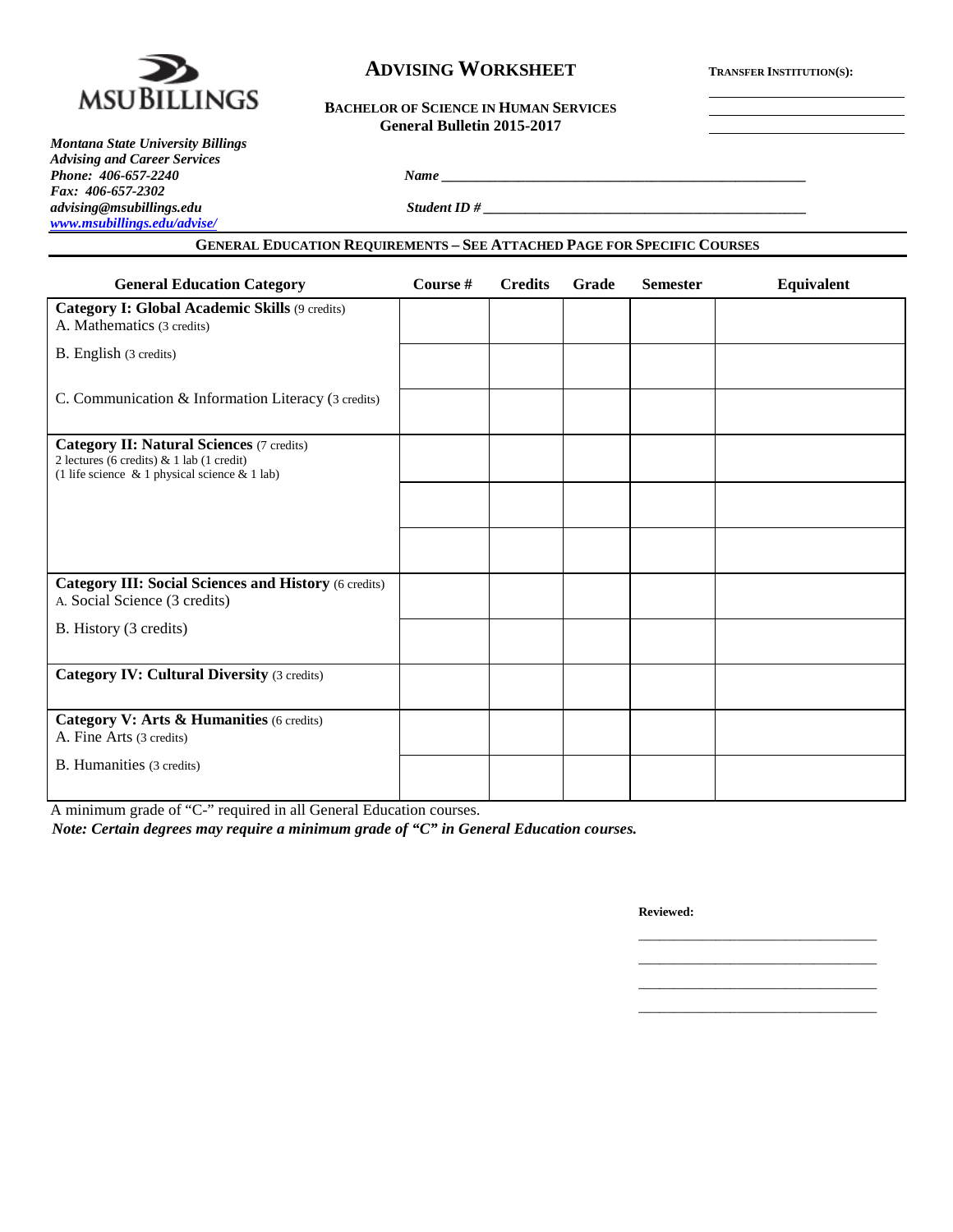# **GENERAL EDUCATION REQUIREMENTS**

|                                                                       |     | Category I: Global Academic Skills                                | <b>9 CREDITS</b> |  |  |  |
|-----------------------------------------------------------------------|-----|-------------------------------------------------------------------|------------------|--|--|--|
|                                                                       |     | Students are required to take one course from each subcategory    |                  |  |  |  |
|                                                                       |     | <b>Subcategory A - Mathematics</b>                                | 3 credits        |  |  |  |
| М                                                                     | 105 | Contemporary Mathematics                                          | 3                |  |  |  |
| М                                                                     | 114 | <b>Extended Technical Mathematics</b>                             | 3                |  |  |  |
| М                                                                     | 121 | College Algebra                                                   | 3                |  |  |  |
| М                                                                     | 122 | College Trigonometry                                              | 3                |  |  |  |
| М                                                                     | 131 | Mathematics for Elementary Teachers II                            | 3                |  |  |  |
| М                                                                     | 143 | <b>Finite Mathematics</b>                                         | $\overline{4}$   |  |  |  |
| М                                                                     | 161 | Survey of Calculus                                                | 3                |  |  |  |
| М                                                                     | 171 | Calculus I                                                        | 4                |  |  |  |
| <b>STAT</b>                                                           | 141 | <b>Introduction to Statistical Concepts</b>                       | 3                |  |  |  |
| <b>STAT</b>                                                           | 216 | Introduction to Statistics                                        | 4                |  |  |  |
|                                                                       |     | <b>Subcategory B - English</b>                                    | 3 credits        |  |  |  |
| WRIT                                                                  | 101 | College Writing I                                                 | 3                |  |  |  |
| WRIT                                                                  | 121 | Introduction to Technical Writing                                 | 3                |  |  |  |
| WRIT                                                                  | 122 | <b>Introduction to Business Writing</b>                           | 3                |  |  |  |
| WRIT                                                                  | 201 | College Writing II                                                | 3                |  |  |  |
| WRIT                                                                  | 220 | Business & Professional Writing                                   | 3                |  |  |  |
| <b>WRIT</b>                                                           | 221 | Intermediate Technical Writing                                    | $\mathcal{R}$    |  |  |  |
|                                                                       |     | Subcategory C- Communication & Information Literacy 3 credits     |                  |  |  |  |
| <b>BMIS</b>                                                           | 150 | Computer Literacy                                                 | 3                |  |  |  |
| COMX                                                                  | 111 | Introduction to Public Speaking                                   | 3                |  |  |  |
| <b>COMX</b>                                                           | 115 | Introduction to Interpersonal Communication 3                     |                  |  |  |  |
| <b>LSCI</b>                                                           | 125 | Research in the Information Age                                   | 3                |  |  |  |
|                                                                       |     | <b>Category II: Natural Sciences</b><br>6 CR. LECTURE & 1 CR. LAB |                  |  |  |  |
| Students are required to take one course from each subcategory and at |     |                                                                   |                  |  |  |  |

*least one corresponding lab or Integrated Sciences*

| 3-4 credits<br><b>Subcategory A – Life Sciences</b>            |                            |                                                  |                  |  |  |  |  |  |
|----------------------------------------------------------------|----------------------------|--------------------------------------------------|------------------|--|--|--|--|--|
| <b>BIOB</b>                                                    | 101                        | Discover Biology                                 | 3                |  |  |  |  |  |
| <b>BIOB</b>                                                    | 102                        | Discover Biology Lab                             | 1                |  |  |  |  |  |
| <b>BIOB</b>                                                    | 160                        | Principles of Living Systems                     | 3                |  |  |  |  |  |
| <b>BIOB</b>                                                    | 161                        | Principles of Living Systems Lab                 | 1                |  |  |  |  |  |
|                                                                |                            | <b>Subcategory B – Physical Sciences</b>         | 3-4 credits      |  |  |  |  |  |
| ASTR                                                           | 110                        | Introduction to Astronomy                        | 3                |  |  |  |  |  |
| ASTR                                                           | 111                        | Introduction to Astronomy Lab                    | 1                |  |  |  |  |  |
| <b>CHMY</b>                                                    | 121                        | Introduction to General Chemistry                | 3                |  |  |  |  |  |
| <b>CHMY</b>                                                    | 122                        | Introduction to General Chemistry Lab            | 1                |  |  |  |  |  |
| <b>CHMY</b>                                                    | 141                        | College Chemistry I                              | 3                |  |  |  |  |  |
| <b>CHMY</b>                                                    | 142                        | College Chemistry Laboratory I                   | 1                |  |  |  |  |  |
| <b>GEO</b>                                                     | 101                        | <b>Introduction to Physical Geology</b>          | 3                |  |  |  |  |  |
| GEO                                                            | 102                        | Introduction to Physical Geology Laboratory      | 1                |  |  |  |  |  |
| <b>GPHY</b>                                                    | 111                        | Introduction to Physical Geography               | 3                |  |  |  |  |  |
| <b>GPHY</b>                                                    | 112                        | Introduction to Physical Geography Lab           | 1                |  |  |  |  |  |
| PHSX                                                           | 103                        | Our Physical World                               | 3                |  |  |  |  |  |
| PHSX                                                           | 104                        | Our Physical World Lab                           | 1                |  |  |  |  |  |
| PHSX                                                           | 205                        | <b>College Physics I</b>                         | 3                |  |  |  |  |  |
| PHSX                                                           | 206                        | College Physics I Lab                            | 1                |  |  |  |  |  |
| <b>PHSX</b>                                                    | 105                        | <b>Fundamentals of Physical Science</b>          | 3                |  |  |  |  |  |
| <b>PHSX</b>                                                    | 106                        | Fundamentals of Physical Science Lab             | 1                |  |  |  |  |  |
|                                                                | <b>Integrated Sciences</b> |                                                  |                  |  |  |  |  |  |
|                                                                |                            | SCIN 101, 102, 103, 104 Integrated Sciences      | 3, 1, 3, 1       |  |  |  |  |  |
|                                                                |                            | <b>Category III: Social Sciences and history</b> | <b>6 CREDITS</b> |  |  |  |  |  |
| Students are required to take one course from each subcategory |                            |                                                  |                  |  |  |  |  |  |

| Suddents are required to take one course from each subcategory |     |                                        |           |  |  |  |
|----------------------------------------------------------------|-----|----------------------------------------|-----------|--|--|--|
|                                                                |     | <b>Subcategory A – Social Sciences</b> | 3 credits |  |  |  |
| <b>ANTY</b>                                                    | 217 | Physical Anthropology & Archeology     | 3         |  |  |  |
| <b>BGEN</b>                                                    | 105 | Introduction to Business               | 3         |  |  |  |
| <b>COMX</b>                                                    | 106 | Communicating in a Dynamic Workplace   | 3         |  |  |  |
| <b>PSYX</b>                                                    | 231 | <b>Human Relations</b>                 | 3         |  |  |  |
| <b>ECNS</b>                                                    | 201 | Principles of Microeconomics           | 3         |  |  |  |
| <b>ECNS</b>                                                    | 202 | Principles of Macroeconomics           | 3         |  |  |  |
| <b>EDU</b>                                                     | 105 | <b>Education and Democracy</b>         | 3         |  |  |  |
| <b>GPHY</b>                                                    | 141 | Geography of World Regions             | 3         |  |  |  |
| <b>HTH</b>                                                     | 110 | Personal Health and Wellness           | 3         |  |  |  |
| <b>PSCI</b>                                                    | 220 | Introduction to Comparative Government | 3         |  |  |  |
| <b>PSCI</b>                                                    | 210 | Introduction to American Government    | 3         |  |  |  |
| <b>PSYX</b>                                                    | 100 | Introduction to Psychology             | 3         |  |  |  |
| <b>PSYX</b>                                                    | 231 | <b>Human Relations</b>                 | 3         |  |  |  |
| <b>SOCI</b>                                                    | 101 | Introduction to Sociology              | 3         |  |  |  |
| SOCI                                                           | 201 | Social Problems                        | 3         |  |  |  |

|               |     | <b>Subcategory B - History</b><br>3 credits         |   |
|---------------|-----|-----------------------------------------------------|---|
| HSTA          | 101 | American History I                                  | 3 |
| <b>HSTA</b>   | 102 | American History II                                 | 3 |
| HSTR          | 101 | <b>Western Civilization I</b>                       | 3 |
| HSTR          | 102 | <b>Western Civilization II</b>                      | 3 |
| HSTR          | 103 | Honors Western Civilization I                       | 3 |
| HSTR          | 104 | Honors Western Civilization II                      | 3 |
| <b>PSCI</b>   | 230 | Introduction to International Relations             | 3 |
|               |     |                                                     |   |
|               |     | <b>Category IV: Cultural Diversity</b><br>3 CREDITS |   |
| A&SC/WGSS 274 |     | Women, Culture, and Society                         | 3 |
| ANTY          | 220 | Culture and Society                                 | 3 |
| ARTH          | 160 | Global Visual Culture                               | 3 |
| COMX          | 212 | Introduction to Intercultural Communication         | 3 |
| <b>GPHY</b>   | 121 | Human Geography                                     | 3 |
| HTH           | 270 | <b>Global Health Issues</b>                         | 3 |
| LIT           | 230 | World Literature Survey                             | 3 |
| MUSI          | 207 | World Music                                         | 3 |
| NASX          | 105 | Introduction to Native American Studies             | 3 |
| <b>NASX</b>   | 205 | Native Americans in Contemporary Society            | 3 |
| PHL           | 271 | Indian Philosophies and Religions                   | 3 |
| PHI.          | 272 | Chinese Philosophies and Religions                  | 3 |
| REHA          | 201 | Introduction to Diversity in Counseling             | 3 |
| <b>RLST</b>   | 170 | The Religious Quest                                 | 3 |
| <b>SPNS</b>   | 150 | The Hispanic Tradition                              | 3 |
|               |     |                                                     |   |

## **Category V: Arts & Humanities 6 CREDITS**

|                                                                |     | $\alpha$ $\beta$ $\beta$ , $\gamma$ and $\alpha$ maintained |           |  |  |  |
|----------------------------------------------------------------|-----|-------------------------------------------------------------|-----------|--|--|--|
| Students are required to take one course from each subcategory |     |                                                             |           |  |  |  |
|                                                                |     | <b>Subcategory A – Fine Arts</b>                            | 3 credits |  |  |  |
| <b>ARTZ</b>                                                    | 101 | Art Fundamentals                                            | 3         |  |  |  |
| <b>ARTZ</b>                                                    | 105 | Visual Language-Drawing                                     | 3         |  |  |  |
| ARTZ                                                           | 131 | Ceramics for Non-majors                                     | 3         |  |  |  |
| CRWR                                                           | 240 | <b>Intro Creative Writing Workshop</b>                      | 3         |  |  |  |
| <b>FILM</b>                                                    | 160 | Introduction to World Cinema                                | 3         |  |  |  |
| LIT                                                            | 270 | Film & Literature                                           | 3         |  |  |  |
| MART                                                           | 260 | Computer Presentation and Animation                         | 3         |  |  |  |
| <b>MUSI</b>                                                    | 101 | <b>Enjoyment of Music</b>                                   | 3         |  |  |  |
| MUSI                                                           | 114 | Band: MSUB Symphonic                                        | 1         |  |  |  |
| MUSI                                                           | 131 | Jazz Ensemble I: MSUB                                       | 1         |  |  |  |
| MUSI                                                           | 147 | Choral Ensemble: University Chorus                          | 1         |  |  |  |
| PHOT                                                           | 154 | <b>Exploring Digital Photography</b>                        | 3         |  |  |  |
| THTR                                                           | 101 | Introduction to Theatre                                     | 3         |  |  |  |
| <b>THTR</b>                                                    | 120 | Introduction to Acting I                                    | 3         |  |  |  |
|                                                                |     | <b>Subcategory B - Humanities</b>                           | 3 credits |  |  |  |
| <b>ARTH</b>                                                    | 150 | Introduction to Art History                                 | 3         |  |  |  |
| <b>HONR</b>                                                    | 111 | Perspectives and Understanding                              | 3         |  |  |  |
| <b>LIT</b>                                                     | 110 | Introduction to Literature                                  | 3         |  |  |  |
| LIT.                                                           | 240 | The Bible as Literature                                     | 3         |  |  |  |
| PHL.                                                           | 110 | Introduction to Ethics                                      | 3         |  |  |  |
| PHL                                                            | 111 | Philosophies of Life                                        | 3         |  |  |  |
| <b>Total</b>                                                   |     |                                                             | 31        |  |  |  |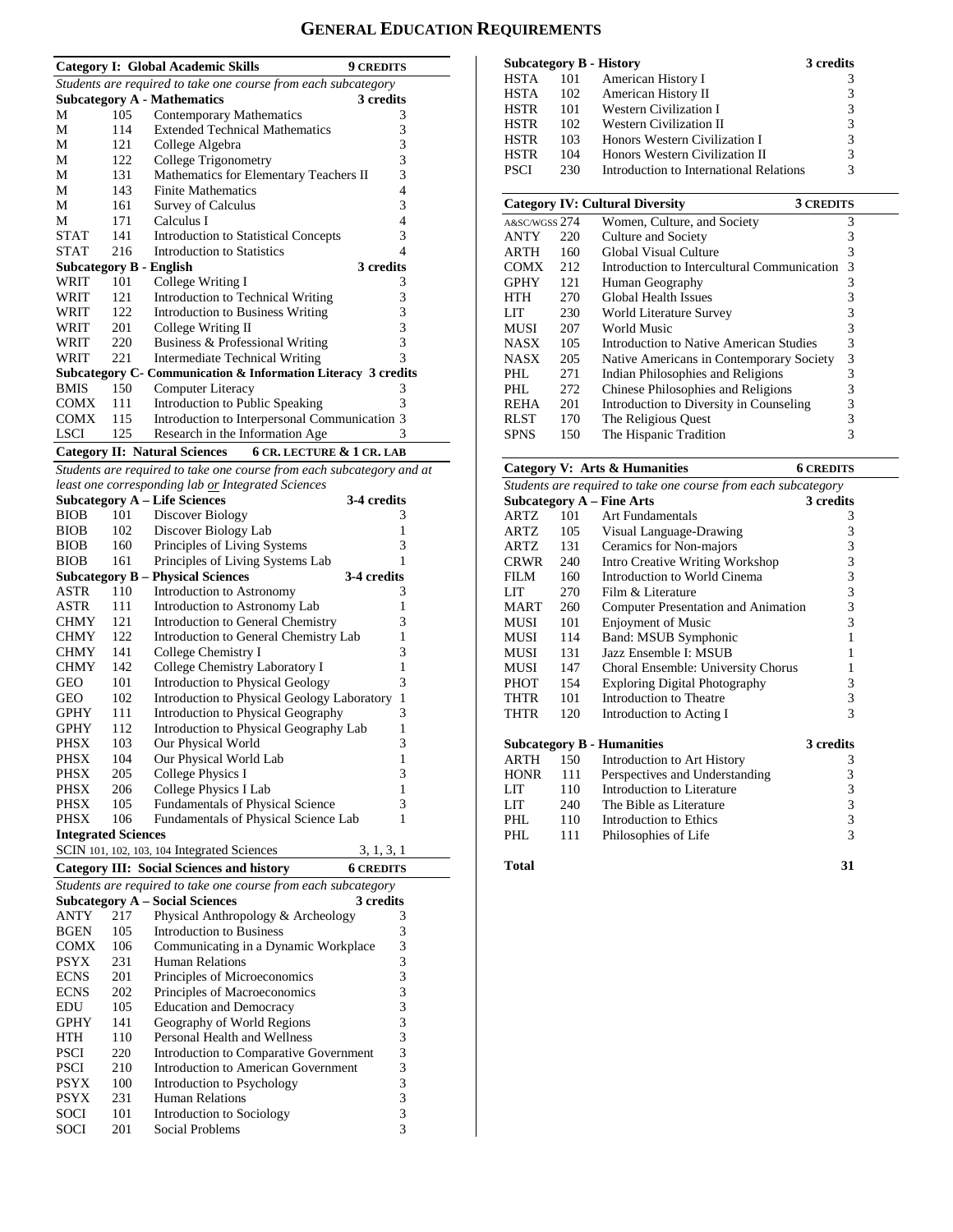|                          |      | Course                                                                    | <b>Credits</b> | Grade | <b>Semester</b> | Equivalent |
|--------------------------|------|---------------------------------------------------------------------------|----------------|-------|-----------------|------------|
|                          |      | A minimum grade of C- or better is required in all major coursework       |                |       |                 |            |
| <b>Core Requirements</b> |      |                                                                           |                |       |                 |            |
| <b>HS</b>                | 201  | <b>Survey of Human Services</b>                                           | 3              |       |                 |            |
| <b>HS</b>                | 335  | Introduction to Counseling                                                | 3              |       |                 |            |
| <b>HS</b>                | 345  | Legal, Ethical and Professional Issues in Human<br><b>Services</b>        | 3              |       |                 |            |
| <b>HS</b>                | 394  | Professional Seminar I in the Human Services                              | 1              |       |                 |            |
| <b>HS</b>                | 395  | Supervised Field Experience I in Human Services                           | 3              |       |                 |            |
| <b>HS</b>                | 481  | Abuse, Neglect in the Family and the Helping<br>Process in Human Services | 3              |       |                 |            |
| <b>HS</b>                | 494A | Professional Seminar II in Human Services                                 | 1              |       |                 |            |
| <b>HS</b>                | 494B | Professional Seminar III in Human Services                                | 1              |       |                 |            |
| <b>HS</b>                | 495A | Supervised Field Experience II in Human Services                          | 3              |       |                 |            |
| <b>HS</b>                | 495B | Supervised Field Experience III in Human Services                         | 3              |       |                 |            |
| *REHA                    | 201  | Introduction to Diversity in Counseling                                   | 3              |       |                 |            |

**\***May satisfy General Education requirements.

#### **Mathematics and Science Requirements** – The Degree Program in Human Services requires three (3) semester credit hours in Mathematics and three (3) semester credit hours in Sciences in addition to the General Education Math/Science requirements.

| <b>Science Course</b> - should relate to some aspect of the human condition; select |  |  |
|-------------------------------------------------------------------------------------|--|--|
| in consultation with advisor                                                        |  |  |
| <b>Math Course</b> (choose one)                                                     |  |  |
| STAT 141 Introduction to Statistical Concepts                                       |  |  |
| <b>PSYX 222 Psychological Statistics</b>                                            |  |  |
| An equivalent course selected in consultation with the student's advisor            |  |  |

### **Professional Skills Development for the Human Services**

Choose four (4) courses from below for a total of 12 credits.

| <b>REHA</b> | 216 | Psychosocial Aspects of Disability, Addiction, and<br><b>Rehabilitation</b> |   |  |  |
|-------------|-----|-----------------------------------------------------------------------------|---|--|--|
| <b>REHA</b> | 301 | Principles of Counseling and Group Theory                                   |   |  |  |
| <b>REHA</b> | 406 | Assessment in Human Service and Addiction<br>Programs                       |   |  |  |
| <b>REHA</b> | 418 | Counseling for Loss and Bereavement                                         |   |  |  |
| <b>REHA</b> | 425 | Psychiatric Rehabilitation and Co-Occurring<br>Disorders                    | 3 |  |  |
| <b>REHA</b> | 453 | Case Management and Community Resources                                     |   |  |  |

**Human Services Concentrations** – One (1) major concentration and two (2) minor concentrations. A minimum of four (4) courses must be completed in the major concentration chosen, and at least three (3) courses must be selected from the two (2) minor concentration areas for a minimum total of thirty (30) credits. A course selected in one concentration cannot be used to satisfy the requirements in another concentration, skills development, General Education or core requirements. Certain courses in each concentration have prerequisites; students should check course descriptions for prerequisite requirements.

| 1. Mental Health Systems and Applied Psychology |     |                                               |   |  |  |  |  |
|-------------------------------------------------|-----|-----------------------------------------------|---|--|--|--|--|
| <b>PSYX</b>                                     | 294 | Seminar: Child Psychology                     |   |  |  |  |  |
| <b>PSYX</b>                                     | 330 | Developmental Psychology                      | っ |  |  |  |  |
| <b>PSYX</b>                                     | 340 | Abnormal Psychology                           | ◠ |  |  |  |  |
| <b>PSYX</b>                                     | 360 | Social Psychology                             | 3 |  |  |  |  |
| <b>PSYX</b>                                     | 378 | Introduction to Clinical Psychology           | 3 |  |  |  |  |
| <b>PSYX</b>                                     | 382 | Forensic Psychology                           | 3 |  |  |  |  |
| <b>PSYX</b>                                     | 494 | Seminar: Industrial/Organizational Psychology |   |  |  |  |  |

### *1. Mental Health Systems and Applied Psychology*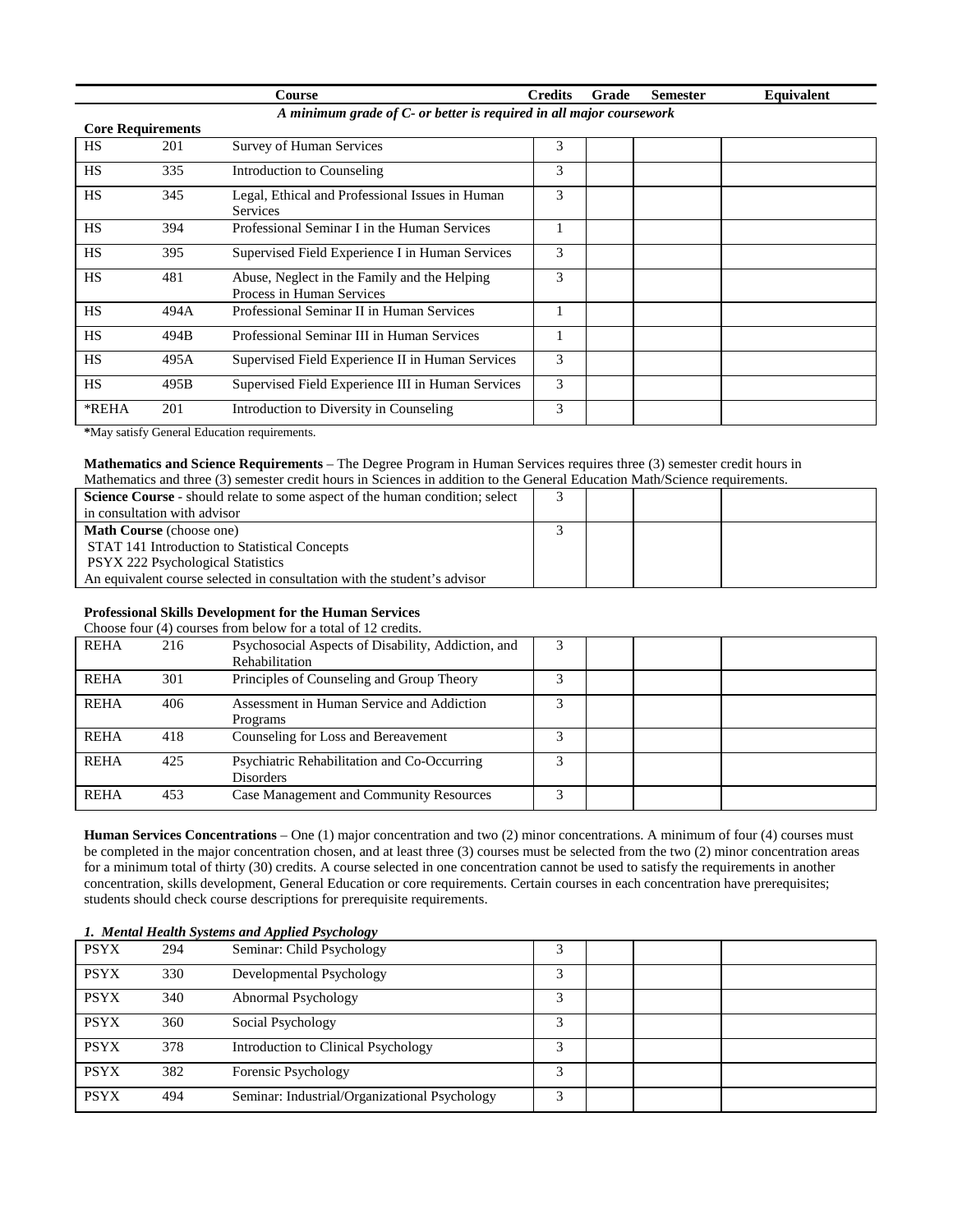#### *2. Chemical Addictions and Treatment in Human Services*

| HS          | 385 | Behavioral Pharmacology and Human Services |  |  |
|-------------|-----|--------------------------------------------|--|--|
| <b>HS</b>   | 483 | Introduction to Addiction Counseling       |  |  |
| <b>HTH</b>  | 411 | Alcohol, Tobacco and Other Drug Prevention |  |  |
| <b>REHA</b> | 406 | Assessment in Human Service and Addiction  |  |  |
|             |     | Programs                                   |  |  |
| <b>REHA</b> | 494 | Seminar: Gambling Assessment and Treatment |  |  |
| <b>REHA</b> | 499 | Capstone: Addiction Treatment Planning and |  |  |
|             |     | Documentation                              |  |  |

#### *3. Social Issues Across the Lifespan*

| <b>EDEC</b> | 310 | Child in the Family                                            | 3 |  |  |
|-------------|-----|----------------------------------------------------------------|---|--|--|
| <b>EDEC</b> | 430 | Social/Emotional Development in Young Children                 | 3 |  |  |
| <b>NASX</b> | 205 | Native Americans in Contemporary Society                       | 3 |  |  |
| <b>NASX</b> | 332 | Montana Indians: Cultures, Histories, Current<br><i>Issues</i> | 3 |  |  |
| <b>NASX</b> | 406 | History of American Indian Women                               | 3 |  |  |
| <b>SOCI</b> | 201 | Social Problems                                                | 3 |  |  |
| <b>SOCI</b> | 327 | Sociology of Deviance                                          | 3 |  |  |
| <b>SOCI</b> | 330 | Juvenile Delinquency                                           | 3 |  |  |
| <b>SOCI</b> | 380 | Sociology of Health and Medicine                               | 3 |  |  |
| <b>SOCI</b> | 382 | Social Psychology and Social Structure                         | 3 |  |  |
| <b>SOCI</b> | 431 | Sociology of Gender Roles                                      | 3 |  |  |

### **Restricted Electives: Select two courses with advisor approval**

#### **Electives**

### **BACHELOR OF SCIENCE DEGREE IN HUMAN SERVICES**

| <b>Categories</b>                     | <b>Credits</b> | <b>Earned</b> | <b>Remaining</b> |
|---------------------------------------|----------------|---------------|------------------|
| <b>General Education Requirements</b> | 31             |               |                  |
| Core Requirements                     | 27             |               |                  |
| Math & Science Requirements           | 6              |               |                  |
| Professional Skills Requirement       | 12             |               |                  |
| Human Services Concentration Areas    | 30             |               |                  |
| <b>Restricted Electives</b>           | 6              |               |                  |
| Electives (may vary)                  | 8              |               |                  |
| Total                                 | 120            |               |                  |

**It is the student's responsibility to know and meet the requirements for graduation. A minimum of 36 credits must be upper division classes (300 and above).**

**NOTES**